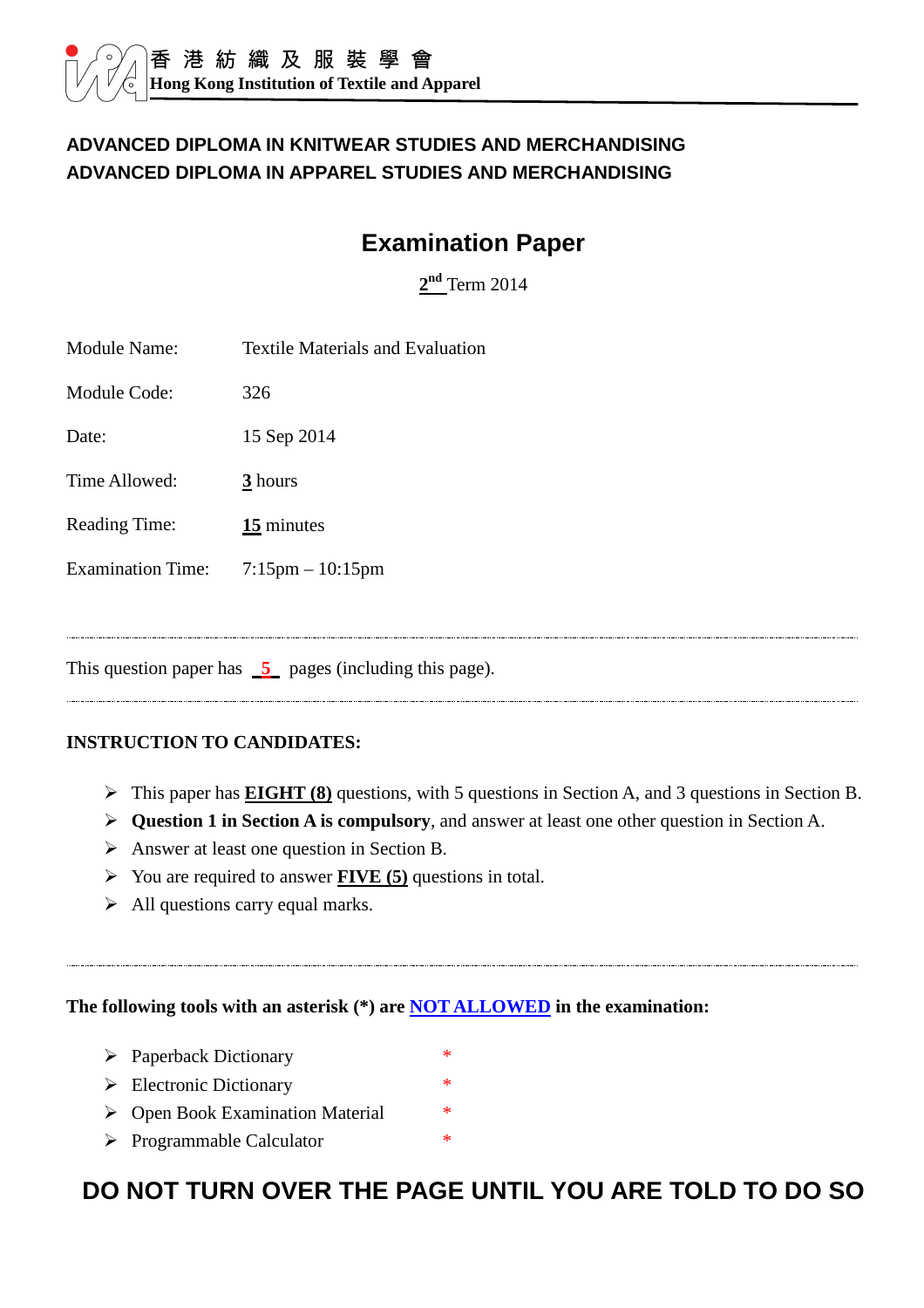**Hong Kong Institution of Textile and Apparel** 

### **Section A**

**Question 1 to Question 5** 

**Question 1 is compulsory.** 

**Answer at least ONE questions from Question 2 to 5**

#### **Question 1**

**Question 1 (Compulsory, answer all multiple choice questions in Question 1. Please write down the** question number and the letter (in Capital) of the correct answer together on one page of the answer book. (10% per answer, total 100%)

- **1.** A yarn's cotton count is 40's, what is its yarn count in Denier?
	- A. 208.6 Den.
	- B. 166.2 Den.
	- C. 132.8 Den.
	- D. 176.3 Den.
- **2.** Which one of the following fibres is having the highest abrasion resistance?
	- A. Cotton
	- B. Silk
	- C. Rayon
	- D. Polyester
- **3.** Which one below is the method of producing bulky textured yarns?
	- A. Gear crimping
	- B. Knife edge
	- C. Stuffer box
	- D. False twist
- **4.** Which is NOT the objective of producing plied yarns?
	- A. Increase strength
	- B. Improve softness
	- C. Improve smoothness
	- D. Improve quality
- **5.** If 3 individual filament yarns, each of which is 34,500 meter and 230 gm, what is the equivalent yarn number in Denier when they plied together?
	- A. 20 Den.
	- B. 30 Den.
	- C. 180 Den.
	- D. 190 Den.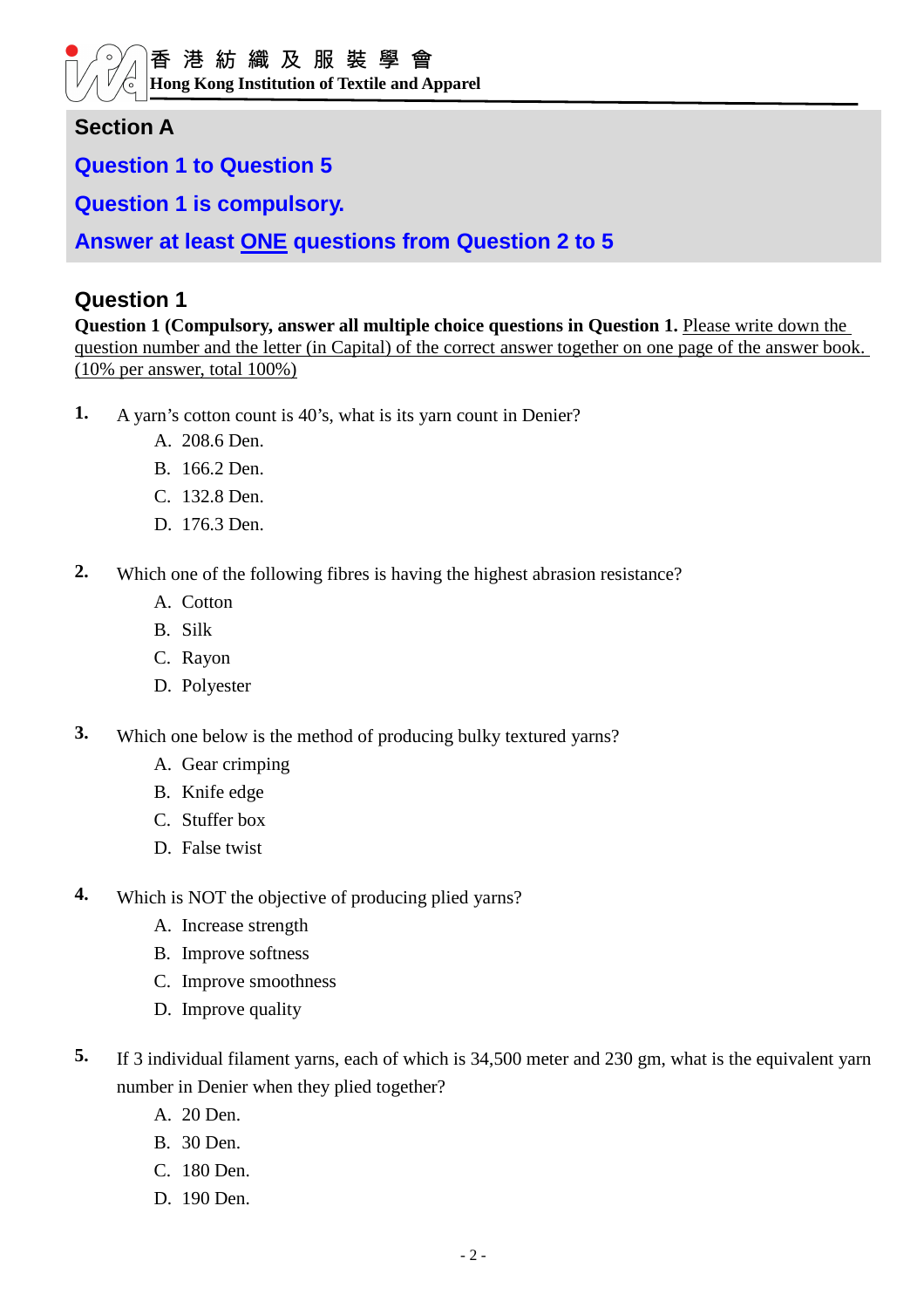# 香港紡織及服裝學會 **Hong Kong Institution of Textile and Apparel**

- **6.** Which one of the following fibers is thermoplastic?
	- A. cotton
	- B. flax
	- C. polyester
	- D. rayon
- **7.** Which one of the following fiber does NOT loose strength when wet?
	- A. Silk
	- B. Wool
	- C. Rayon
	- D. Flax

**8.** If a yarn has a length of 32,000 yd., weighs 0.72 lb., what is the yarn number in Cotton count (Ne)?

- A. 30.5 Ne
- B. 63 Ne
- C. 52.9 Ne
- D. 40.5 Ne
- **9.** What is NOT the advantage of open-end spinning?
	- A. Faster production
	- B. Increased strength
	- C. Better yarn uniformity
	- D. Improved absorption of colors
- 10. The residue of burning Flax fibre is:
	- A. Hard bead
	- B. Hollow bead
	- C. Ash
	- D. Solution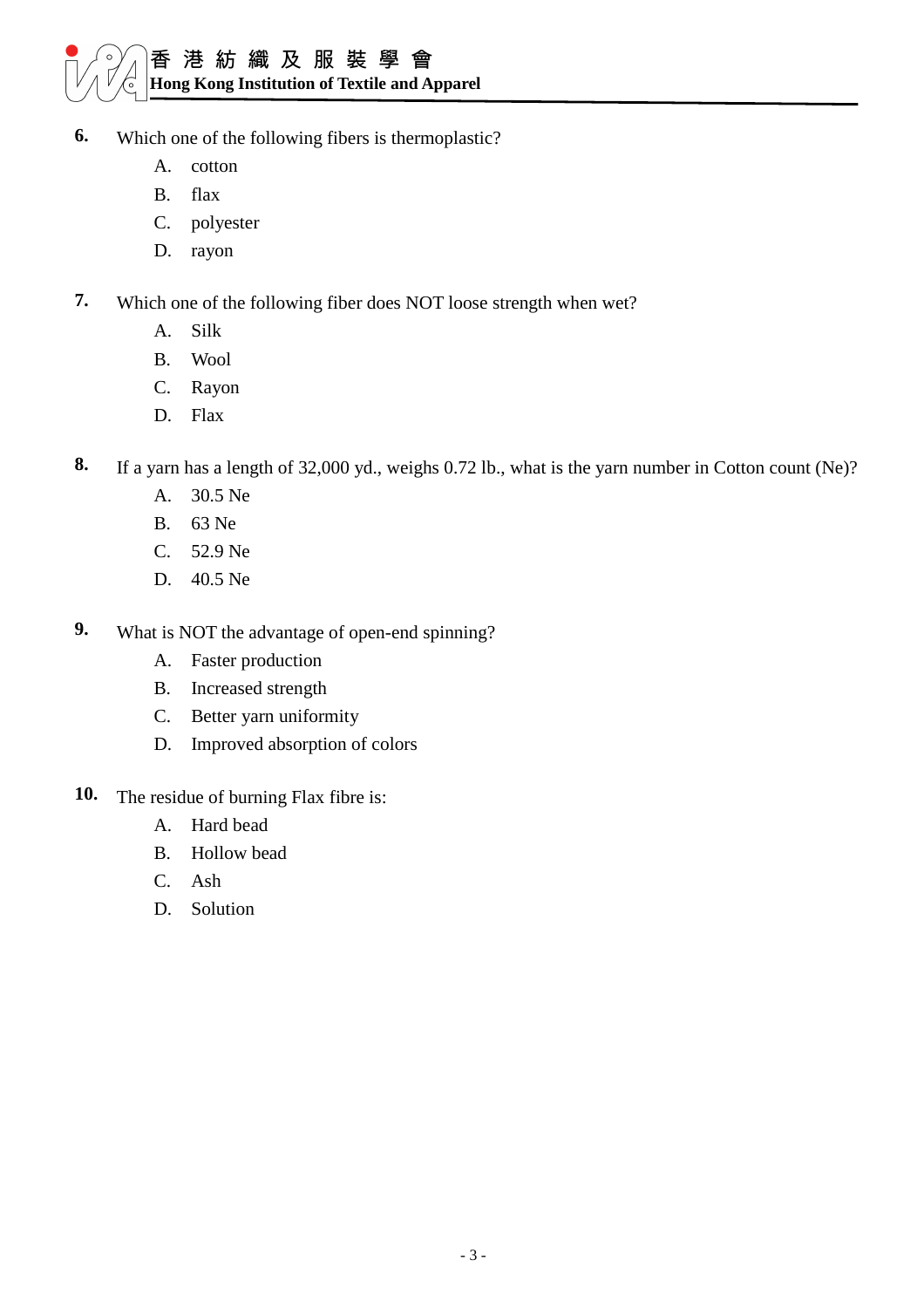#### 香 港 紡 織 及 服 裝 學 會  $\sum_{i=1}^{n}$ **Hong Kong Institution of Textile and Apparel**

# **Question 2**

| (a)          | Briefly describe and compare the spinning processes (with flow chart) of the following 2<br>types of yarns.                                                                                                                                                                                                 | $(70\%)$             |
|--------------|-------------------------------------------------------------------------------------------------------------------------------------------------------------------------------------------------------------------------------------------------------------------------------------------------------------|----------------------|
|              | <b>Ring Spun Carded yarns</b><br>i.                                                                                                                                                                                                                                                                         |                      |
|              | Combed yarns.<br>ii.                                                                                                                                                                                                                                                                                        |                      |
| ( <b>b</b> ) | Describe the advantages and disadvantages of each type of the above two yarns?                                                                                                                                                                                                                              | $(30\%)$             |
|              | <b>Question 3</b>                                                                                                                                                                                                                                                                                           |                      |
| (a)          | Draw the simple yarn path diagram the knitting construction of the following three basic<br>knitted fabrics and describe briefly their characteristics:<br>Single jersey (15%)<br>i.                                                                                                                        | $(60\% )$            |
|              | ii.<br>2x2 Rib (20%)                                                                                                                                                                                                                                                                                        |                      |
|              | iii.<br>Interlock $(25%)$                                                                                                                                                                                                                                                                                   |                      |
| ( <b>b</b> ) | Draw the simple yarn path diagram of the following two basic knitted stitches. Briefly<br>describe briefly their characteristics and give examples of fabrics using these stitches.<br>Tuck stitch (20%)<br>i.                                                                                              | $(40\%$              |
|              | ii.<br>Miss stitch (20%)                                                                                                                                                                                                                                                                                    |                      |
|              |                                                                                                                                                                                                                                                                                                             |                      |
|              | <b>Question 4</b>                                                                                                                                                                                                                                                                                           |                      |
| (a)          | Describe the basic weaving motions with simple sketches.                                                                                                                                                                                                                                                    | $(50\%)$             |
| ( <b>b</b> ) | Describe any two weft insertion methods, and explain their advantages and disadvantages.                                                                                                                                                                                                                    | $\left(40\% \right)$ |
| (c)          | Compare the advantages of woven fabrics over knitted fabrics.                                                                                                                                                                                                                                               | $(10\%)$             |
|              | <b>Question 5</b>                                                                                                                                                                                                                                                                                           |                      |
| (a)          | Suppose you are the manager of a garment factory producing outdoor sport casual wears<br>for hot wet summer time, suggest a type of fibres (or blend of fibres) that you think is the<br>most suitable. Based on the functions required for these types of garments, explain the<br>reasons of your choice. |                      |
| ( <b>b</b> ) | If you are also responsible for the quality of the garments, define with reasons, any 3<br>major tests that you think are necessary to ensure customers satisfaction. Briefly describe<br>the processes of each test.                                                                                       | $(60\%)$             |